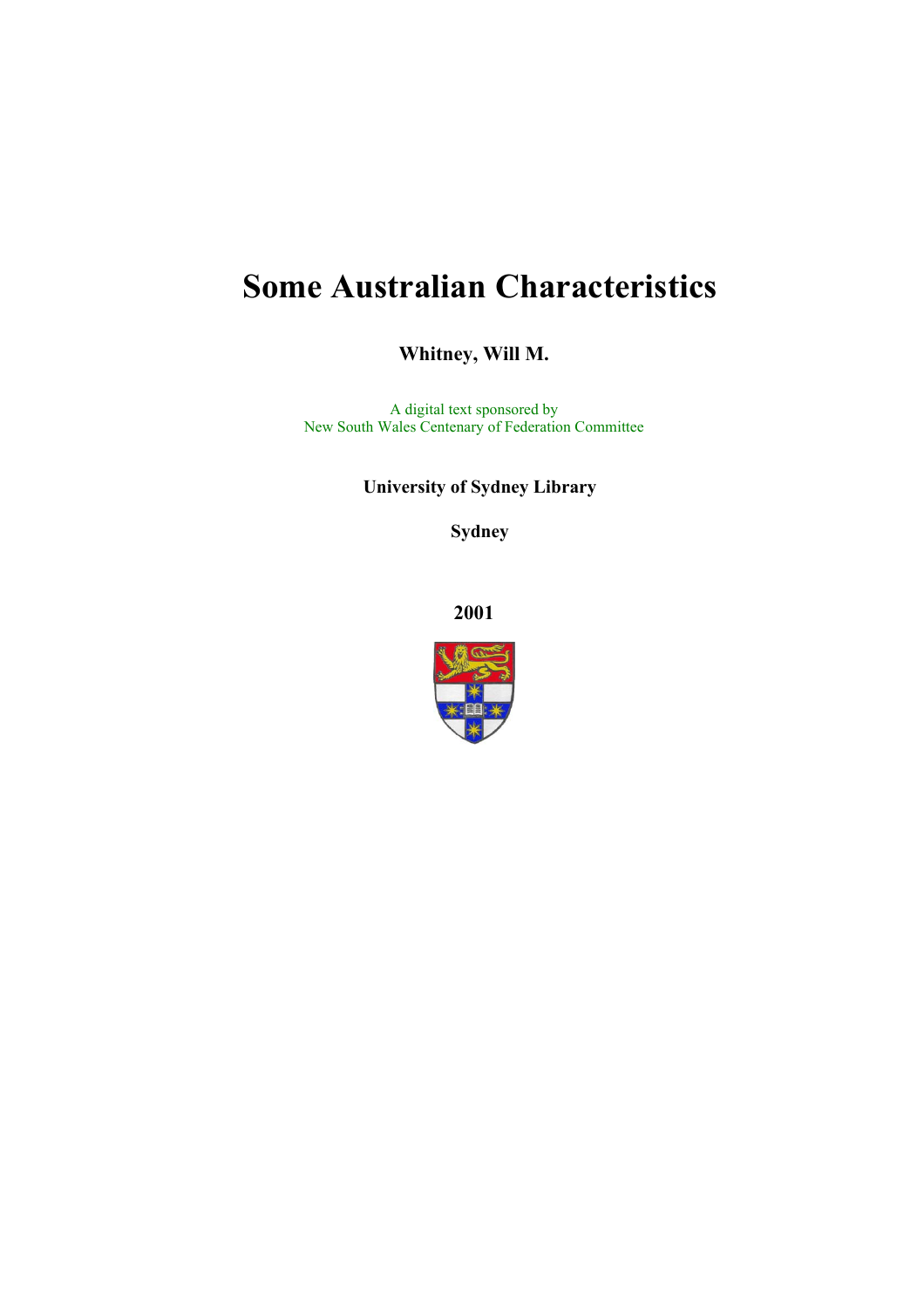#### **http://setis.library.usyd.edu.au/fed**

 © Copyright University of Sydney Library. The texts and images are not to be used for commercial purposes without permission

#### **Source Text:**

 Prepared from the article published in *Cosmos Magazine* January 31, 1899 4pp.

 All quotation marks retained as data All unambiguous end-of-line hyphens have been removed, and the trailing part of a word has been joined to the preceding line.

First Published: 1899

*Australian Etexts 1890-1909 prose nonfiction federation*

**2001** Creagh Cole Coordinator Final Checking and Parsing

### **Some Australian Characteristics**

**Cosmos Magazine** 

**1899**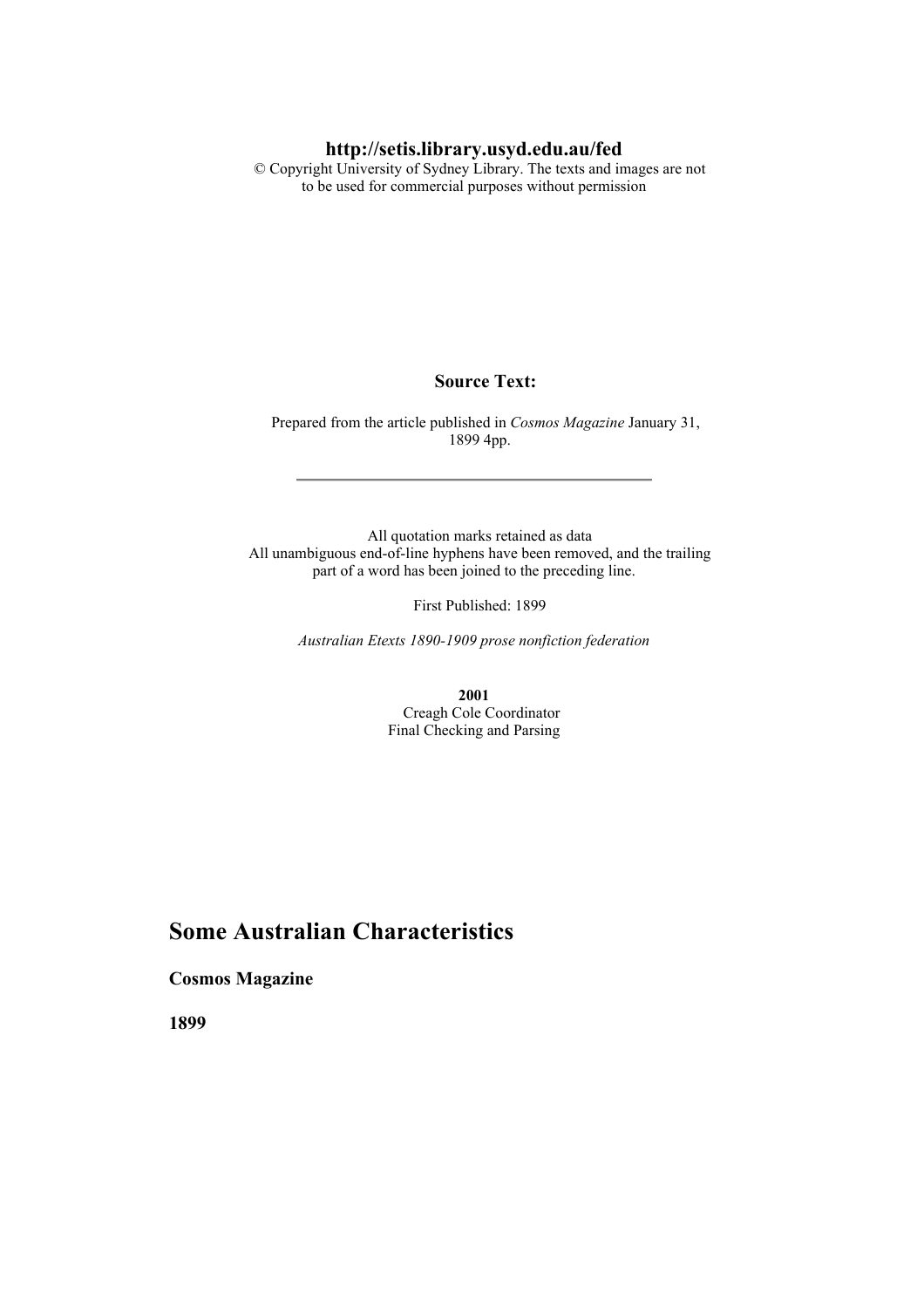## **Some Australian Characteristics**

"O wad some power the giftie gie us To see oursels as ithers see us!"

WE are yet, as a nation, in our infancy. It is, therefore, perhaps premature to speak of a national character; though we may readily enough detect characteristics, tastes, and tendencies which form the nucleus of what will ultimately be the deep-rooted typical character of the Australian. And some of these characteristics are already of a sufficiently pronounced type to justify us in speaking of them in a national sense.

 Of course we have inherited from our British progenitors many tastes and habits which are essentially old-world in their nature. But to them we have added, with each new generation, a multitude of new and hitherto unconsidered characteristics.

 The conditions of life in this free and sunny land are, for one thing, so dissimilar—and that, in itself, is sufficient to account for the growth of new habits, and customs, and tastes.

 There is no civilized country in the world whose inhabitants enjoy greater freedom from the restraints of conventionalism than we fortunate denizens of Australia. Our young folks roam about the streets or in the parks, at will, with little or no hindrance—and that brings us to the question as to the wisdom, or otherwise, of this absence of restraint.

 Is there not too great a latitude vouchsafed to the younger people, and is not this fact of allowing such freedom of action, in itself, conducive to more evil than good? But the very nature of the environment is responsible for a loosening of that old-world restraint imposed upon our fathers in their youthful days. Climatic influence is as great a factor in moulding our habits, and customs, and tastes—perhaps a greater factor than anything else. It is essential to the bodily health and mental vigor that an abundance of open-air exercise should be accessible. For, without it, there is little room for doubt that both the mental and physical growth would suffer and become stunted.

 We are distinctly a sport-loving people. Though, unlike our progenitors, who have been aptly described as "a nation of shopkeepers," we are what might as aptly be called a nation of athletes. For we are nothing if not athletic and sport-loving. Whether it be the result of pure love of physical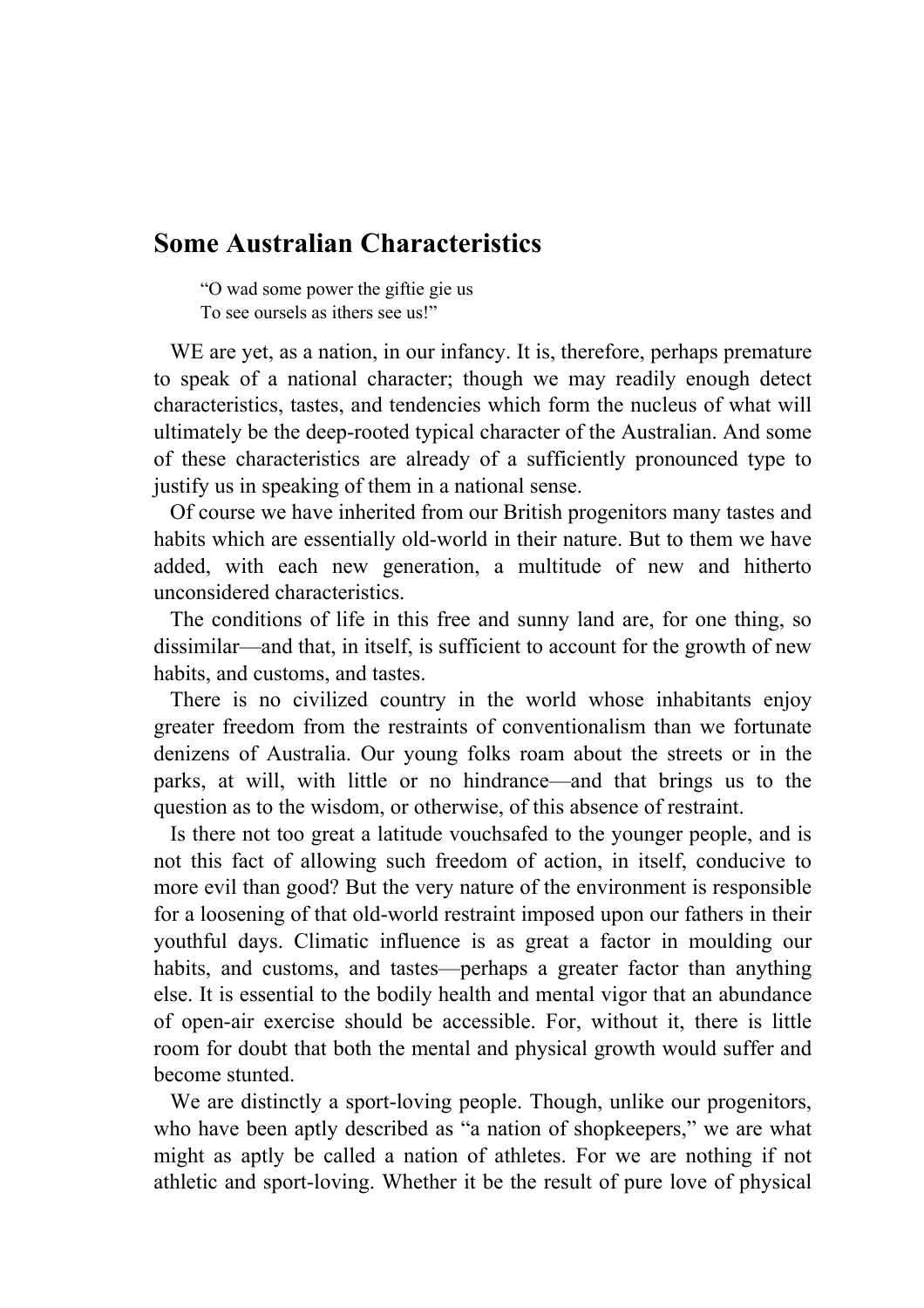exercise or the spirit of emulation that is responsible for this pronounced trait in the national character, is perhaps an open question. But the fact is irrefutable, and the cause is, after all, equally commendable whichever of the two it may be.

 We are a grumbling people, too; and if we have any distinct choice it is in the direction of horse-racing. The gag about "improving the breed of horses" does not weigh very heavily in our calculations. We gamble from the pure, unadulterated love of the thing; for the love of the excitement it produces; and perhaps not the least powerful incentive is the hope of gaining unprecedented wealth without the pain of working for it. And that is, no doubt, to a greater or less extent, characteristic of most people.

 There are few who do not indulge in race-course gambling to some extent; and its confirmed patrons are so numerous that one can rarely escape them. Get into conversation with your newsboy, butcher, lawyer, banker, and you will find with the least encouragement in the world the subject will be broached. So, also, whether you ride in the train or on a 'bus, or take your lunch beneath the watchful care of your favorite waitress, or indulge in a whiskey and soda in the snugest "lounge" you can locate, or, still further, if you take your sweetheart for a blow to Manly, you will find it impossible to effectually escape from its subtle influences. It seems to pervade the very tram-car and café lounge; the atmosphere seems pregnant with its insidious microbes; and the question of this horse's pedigree or that one's chances for the Melbourne Cup seems to obtrude itself into the most ordinary affairs of daily life. Thus it is, I say, we are essentially a sport-loving and gambling people.

 So far as the healthier and more commendable features of this our strongest characteristic is concerned, viz., the love of sport and athletics, as such, and apart from any question of gambling, we score heavily. One need only take a ramble through any of our parks on a Saturday afternoon, or a trip down the harbor, to realise the truth of it. And I would go farther, and say one need merely traverse some of the more obscure suburban streets, and, wherever there is a vacant patch of land sufficiently large to admit of a football being "kicked" or "stumps" being "pitched," there is sure to be seen a gathering of more or less ragged urchins playing, in the spirit of emulation, one or other of our great national games.

 Then we are a music-loving people. No one can deny that after a most cursory glimpse of the home and outdoor life of our people. The humblest cottage can boast a piano, and where that is a luxury in the regions of the unattainable—what's the matter with the mouth organ and concertina? These latter, indeed, are indispensable on the occasion of a holiday outing; and who has ever, under such circumstances, elbowed his way on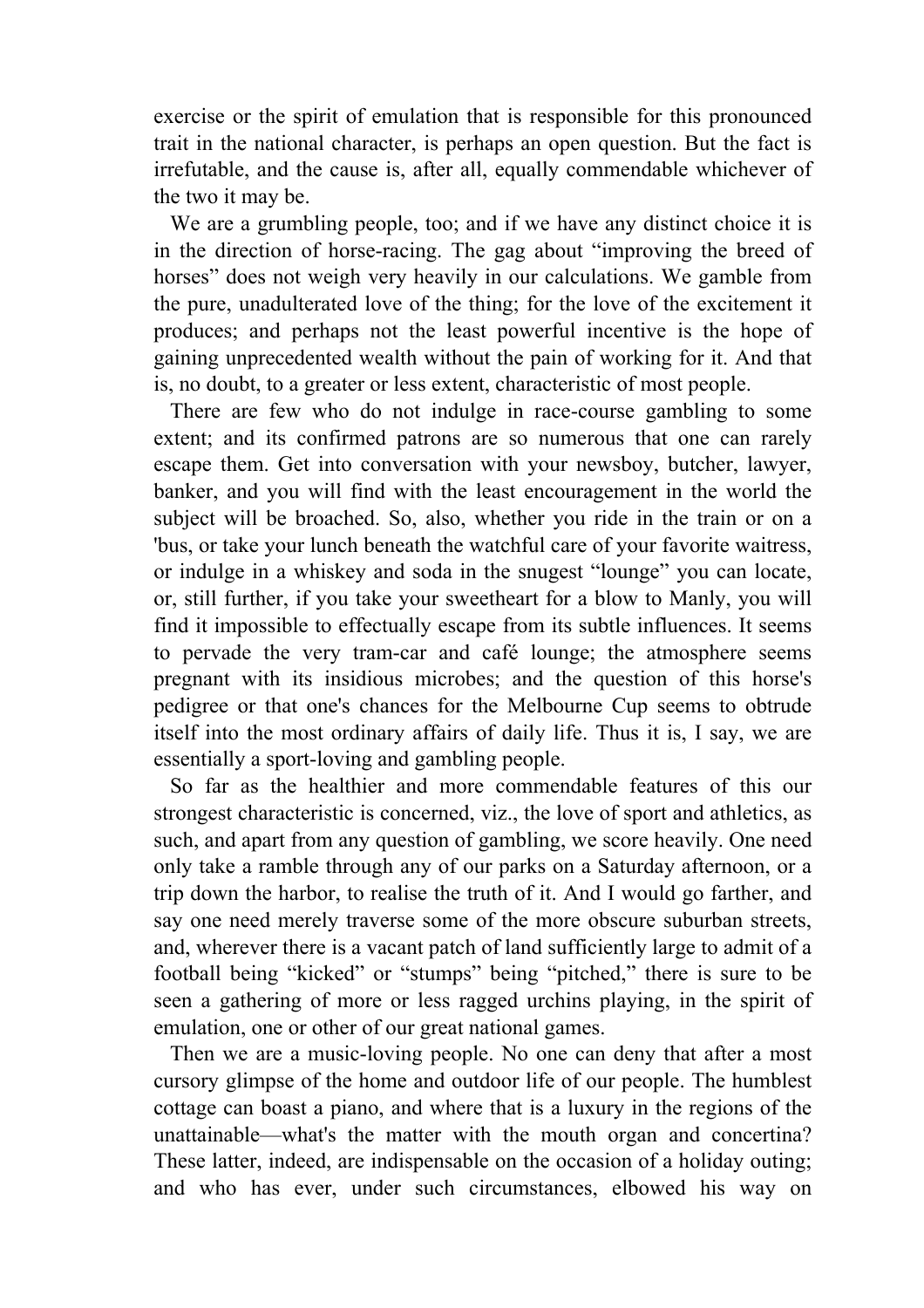steamboat or tramcar, or on 'bus-top, among the good-natured crowd, without undergoing a more or less prolonged and aggravated process of ear-torture as the immediate result of close proximity to one or other or both of these ubiquitous music-producing (?) abominations ?

 But to take a somewhat higher standard. It is only necessary to announce something in the way of a continental—of which, by the way, there is a deplorable lack, having in view the special advantages in the way of climate and general facilities—it is only necessary to make such an announcement, I say, to ensure a vast concourse of appreciative listeners. So, also, in the case of operatic and kindred performances, or even that of a brass band, there is invariably an excellent audience. Indeed, whether it be a barrel-organ at the corner of our street, or a military band, the result is the same in a lesser degree. Therefore, we may clearly claim to be a musicloving people. It is in the blood—and the warm, generous sunshine of our comparatively cloudless skies keeps our hearts, too, warm, and sends us singing in concert with the locust and the bird throughout our most uncongenial labors.

 We are, too, fond of flowers. The smallest child just learning to toddle has a rapidly developing taste in this direction. Of course, like many an older child, he has little thought beyond that of immediate possession, and is not in the least concerned about any ultimate results. He would as readily tear your lark-spurs up by the roots as he would scatter to the roving breezes the scented petals of a rose.

 But beneath this veneer of attraction by the variety of color, there is a deep-rooted love of flowers, wild or cultivated. In the proper season one cannot escape the wild-flower-laden holiday-maker. He is as ubiquitous as his brother of the mouth-organ and concertina—and, indeed, is of both sexes, and is armed with music as well as adorned with wild-flowers.

 Then, to come nearer home—to come to the cultivation of flowers there is hardly a cot that has not its little bed of flowers; and there is hardly a porch, however old and humble, that has not its friendly woodbine or rose to shelter it from the rain and the piercing rays of the setting summer sun. And where such a result is unattainable by reason of the peculiar construction of the dwelling, the love of flowers is carried still further. In such instances there is always a windowsill conveniently situated enough to admit of a pot, or box, or tin, either painted red or green, or in its virgin nakedness, wherein mignonette, or fuchsia, or daffodil may bloom more or less abundantly.

 Have you ever observed, too, how much a part of our daily lives the "button-hole" has become ? Run your eye over the crowds of youths and maidens and young men who daily wend their way citywards. You will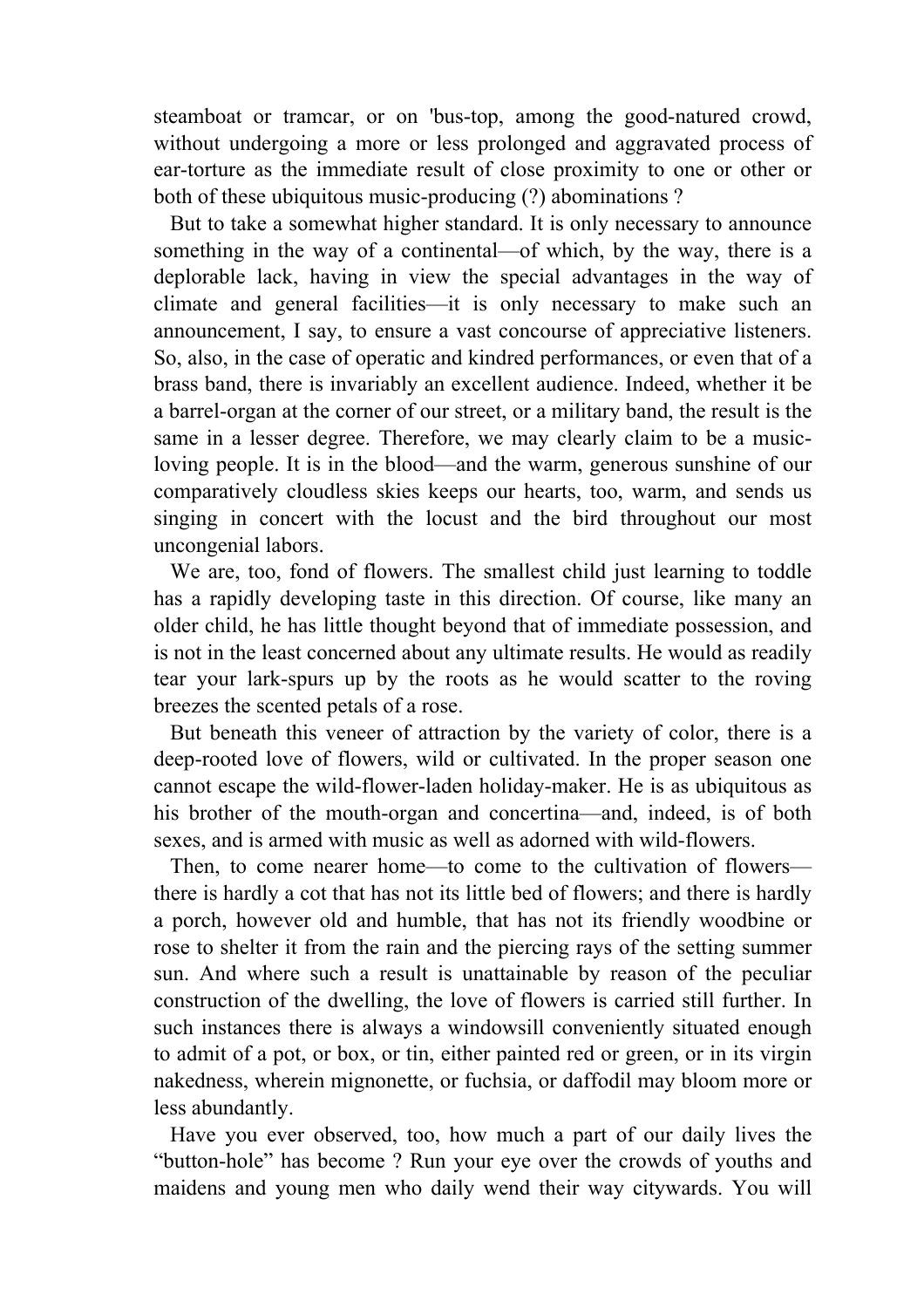observe how deep-rooted is the custom of wearing flowers. Follow these flower-lovers into their offices and shops and warehouses, and you will observe still further how intense is their regard for the blossom or two they treasure. For no sooner do they reach the prosaic atmosphere wherein their daily labors are conducted, than out comes the button-hole to find a temporary resting place in a small bottle or jar of water. The result is, the blooms retain their freshness, and are still things of beauty at the lunchhour, and hardly less presentable for the homeward journey.

 We are a sensation-loving people—of that there can be no shadow of doubt. We crave for newness—new sensations, new crazes, new buildings, and, in fact, anything and everything that can lay claim to freshness. Old customs and traditions rapidly make way before the sturdy march of progress. For we are nothing if not progressive, and we sadly lack the bump of veneration. We are young, and that is probably the key-note to this lack of appreciation of things old and customs venerated by our fathers. We have no traditions to speak of—at least not of the kind to which we can point with any degree of pride; and such as we possess, in the way of old buildings and land-marks, are not of that character to provoke enthusiasm. We have, I fear, not only a want of veneration, but a contempt for age. It is the commonest thing to hear the opinions of "old grey-head"—straw-hatted though he be, like his boys—openly scouted and laughed to scorn by these same boys. And what time, he sagely wags his head and wonders, is to be the end of this *fin de siécle* civilization; his youthful friends jerk their thumbs over their shoulders with a pitying gesture, and, cigarette in hand, do the drawback in a manner calculated to make his few remaining hairs raise themselves upright in sheer wonderment.

 It is at present difficult to determine whether or not we are a literaryloving people. That we are a reading people I grant. But what do we read ? Mainly, I think, novels of the yellow-back variety, sporting papers, and publications of the "Ally Sloper" type. It is a good feature of the national character that we *do* read—something. For it is only a question of time when we shall develop a literature of our own, pregnant with local color, and, there is no reason to doubt the ultimate elevation of the literary tastes of our people to, at least, that level, if no higher.

 But we are not a cultured people. We scorn the first principles of politeness and etiquette. And there is nothing bores your youthful know-all more than being compelled to be under the necessity of observing certain of the unwritten, though necessary, laws of polite society. He prefers to create a system and a code of manners for himself, and merely regards as food for ridicule many old-fashioned mannerisms and customs.